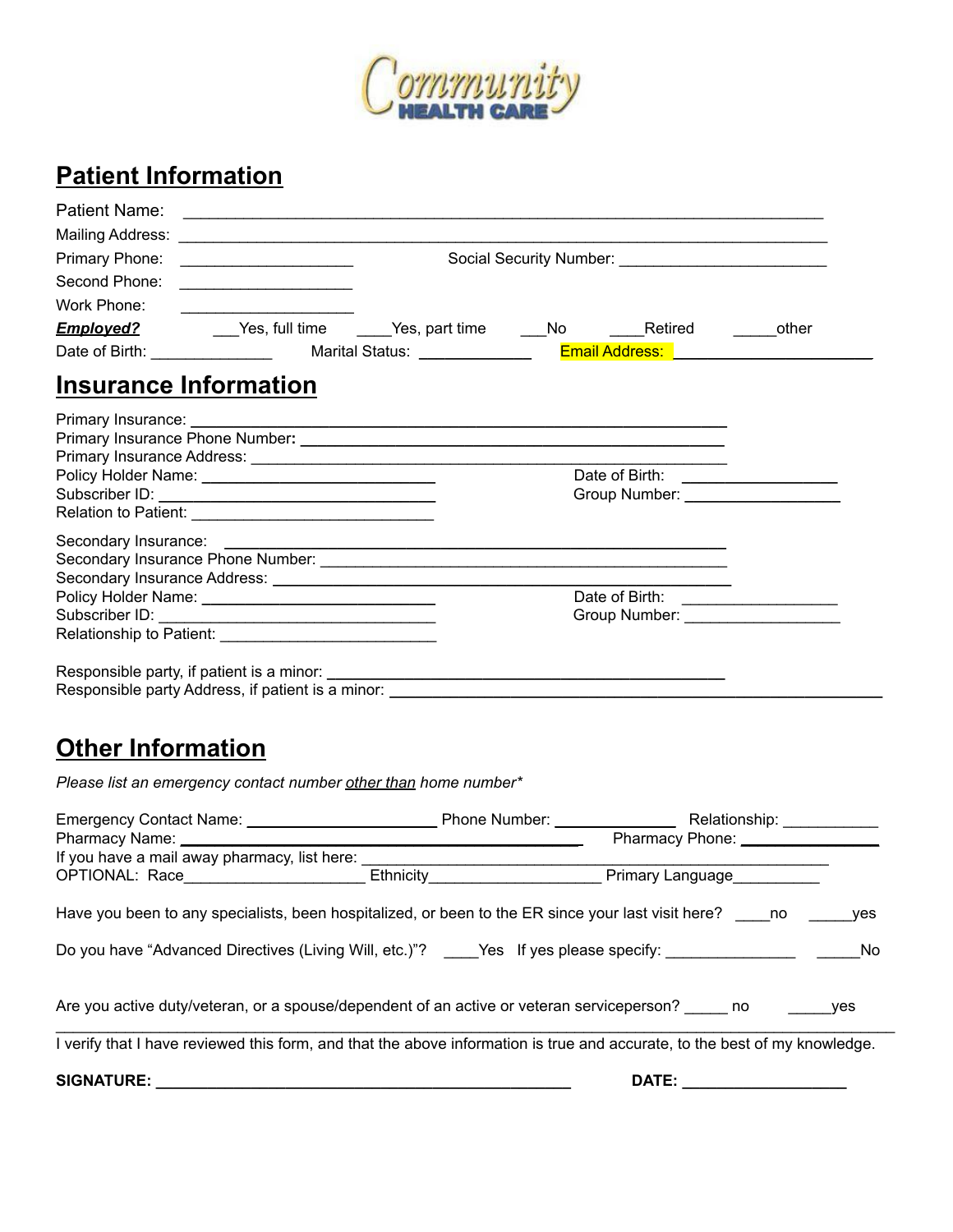## **FINANCIAL POLICY**

## Name: \_\_\_\_\_\_\_\_\_\_\_\_\_\_\_\_\_\_\_\_\_\_\_\_DOB: \_\_\_\_\_\_\_\_\_\_\_\_\_\_

We are committed to providing you with the best possible care. We are anxious to help you receive your maximum allowable benefits if you have medical insurance. In order to do this, we need your assistance and your understanding of our **FINANCIAL POLICY**. We will also be asking you to periodically update your information.

Payment for services is **DUE AT THE TIME SERVICES ARE RENDERED**, unless payment arrangements have been approved in advance by our office manager. **We accept CASH, CHECKS, MASTERCARD, VISA, and DISCOVER**. Returned checks are subject to a \$30.00 NSF FEE. Non-payment of returned checks may result in your termination as a patient of Women's Care OB/GYN/Community Health Care Inc.

If there is a divorce involved, please remember that our policy requires that regardless of which parent is responsible for the bills, **PAYMENT IS DUE AT THE TIME OF SERVICE**. The person that brings a child to the office for the appointment is expected to make payment. As you should be able to understand, we will not get involved with divorce disputes. Please feel free to discuss this with our office manager if you have any questions.

Auto accident claims will either be paid at the time of service or be billed through your medical insurance coverage.

We will submit your insurance forms for you with a current signature on file permitting us to do so. Please remember that:

- 1. Your insurance is a contract between YOU, YOUR EMPLOYER, and the insurance company. We are not a party to that contract.
- 2. Not ALL services are a covered benefit in all contracts. Some insurance companies arbitrarily select certain services that they will NOT cover.

We must emphasize that as a provider of medical services, our relationship is to YOU, not your insurance company. While the filing of patient insurance forms is a courtesy we extend to our patients, all charges are YOUR responsibility from the date the service is rendered.

We are not providers for Workers' Comp care, and do not do any type of Workers' Comp paperwork or billing.

We realize that temporary financial problems may affect your timely payment of your account. If such problems DO arise, we encourage you to contact us promptly for assistance in the management of your account.

\_\_\_\_\_\_\_\_\_\_\_\_\_\_\_\_\_\_\_\_\_\_\_\_\_\_\_\_\_\_\_\_\_\_\_\_\_\_\_\_\_\_\_\_\_\_\_\_\_ \_\_\_\_\_\_\_\_\_\_\_\_\_\_\_\_ Signature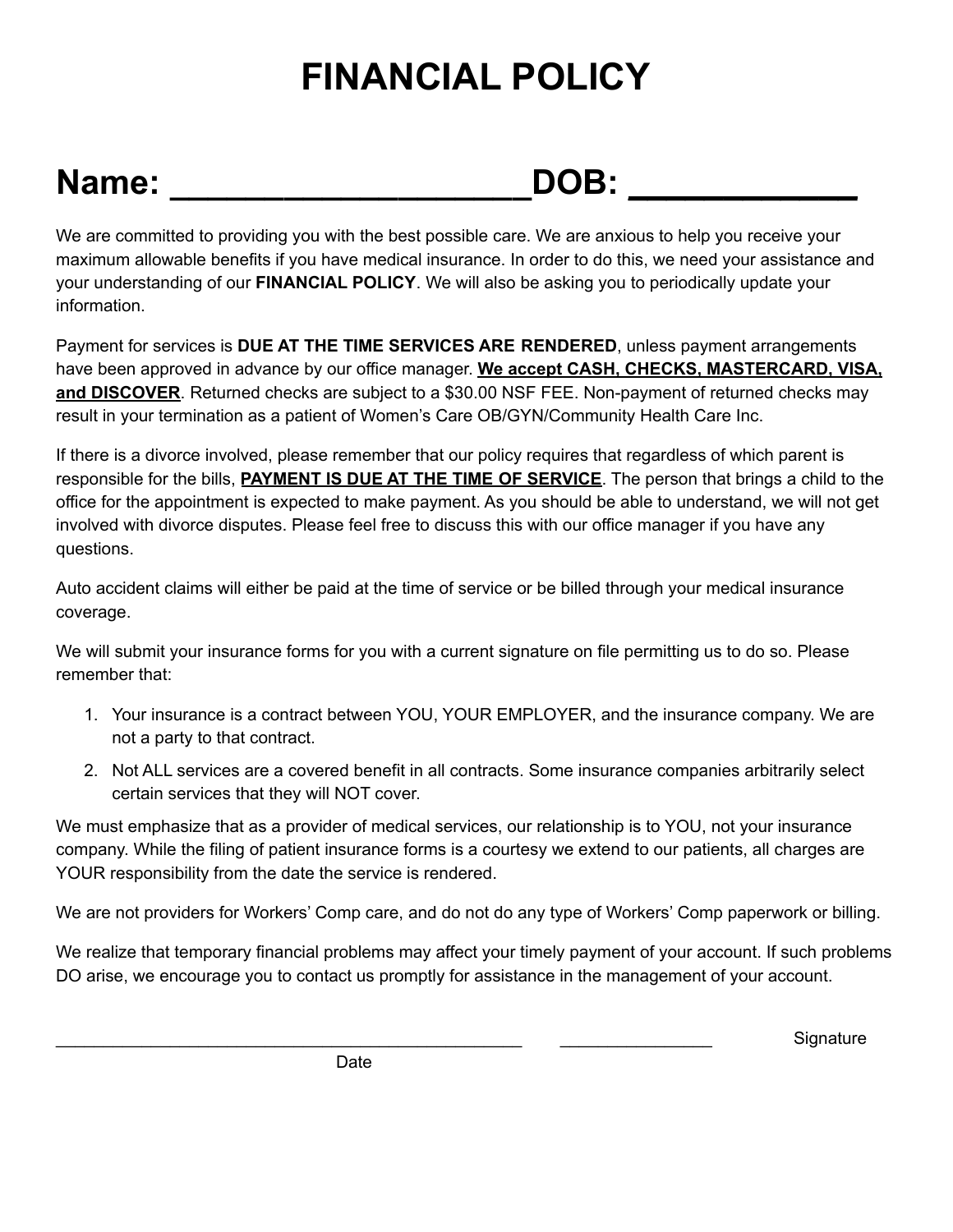# **CONSENT FORM**

## ● **Consent to bill insurance**

I hereby assign all medical and or surgical benefits to which I am entitled including all major medical, Medicare, Medicaid, private insurance, and any other health plans to Community Health Care Inc. A photocopy of this assignment is to be considered as valid as the original. I understand I am financially responsible for all charges whether or not paid by insurance. I authorize Community Health Care to release all information necessary to secure payment.

## ● **Consent to verify prescription records**

I also consent to my physician or nurse practitioner to retrieve prescription records or drug formulary records from external sources.

\_\_\_\_\_\_\_\_\_\_\_\_\_\_\_\_\_\_\_\_\_\_\_\_\_\_\_\_\_\_\_\_\_\_\_\_\_\_\_\_\_\_\_\_\_\_\_\_\_\_\_\_\_\_\_\_\_\_\_\_\_\_\_\_\_\_\_\_\_\_\_\_\_\_\_\_\_\_\_\_\_\_\_\_\_\_\_\_\_\_\_\_\_\_\_\_\_\_\_\_\_\_\_\_\_\_\_\_\_\_\_\_\_

\_\_\_\_\_\_\_\_\_\_\_\_\_\_\_\_\_\_\_\_\_\_\_\_\_\_\_\_\_\_\_\_\_\_\_\_\_\_\_\_\_\_\_\_\_\_\_\_\_\_\_\_\_\_\_\_\_\_\_\_\_\_\_\_\_\_\_\_\_\_\_\_\_\_\_\_\_\_\_\_\_\_\_\_\_\_\_\_\_\_\_\_\_\_\_\_\_\_\_\_\_\_\_\_\_\_\_\_\_\_\_\_\_

## ● **Consent to release records (HIPAA)**

I also consent to allow discussion of my condition, care, reminders of appointment times, or other medical information **regarding the following patient:**

| Me                      |  |
|-------------------------|--|
| My child or ward, name: |  |
| Other:                  |  |

The following are AUTHORIZED to receive the health information *(verbal or in print),* please provide relationship and phone number

> IN ACCORDANCE HIPAA LAW, I AUTHORIZE THE USE AND DISCLOSURE OF ANY MEDICAL INFORMATION WITH A THIRD PARTY TO COORDINATE OR MANAGE MY HEALTHCARE OR ANY RELATED SERVICES.

| <b>NAME</b>                  | <b>RELATIONSHIP</b> | <b>PHONE</b> |
|------------------------------|---------------------|--------------|
| <b>NAME</b><br>$\mathbf 1$ . | <b>RELATIONSHIP</b> | <b>PHONE</b> |
| 2.                           |                     |              |
| 3.                           |                     |              |

#### **DISCLAIMER:** *THIS CONSENT WILL REMAIN IN EFFECT UNTIL REVOKED IN WRITING***.**

I have received today, or at a previous visit, or been offered a copy of Community Health Care's HIPAA "Notice of Privacy Practices".

SIGNATURE

Signed: \_\_\_\_\_\_\_\_\_\_\_\_\_\_\_\_\_\_\_\_\_\_\_\_\_\_\_\_\_\_\_\_\_\_\_\_\_ Signing Date: \_\_\_\_\_\_\_\_\_\_\_\_\_\_

Print Name: \_\_\_\_\_\_\_\_\_\_\_\_\_\_\_\_\_\_\_\_\_\_\_\_\_\_\_\_\_\_\_\_\_ Date of Birth: \_\_\_\_\_\_\_\_\_\_\_\_\_\_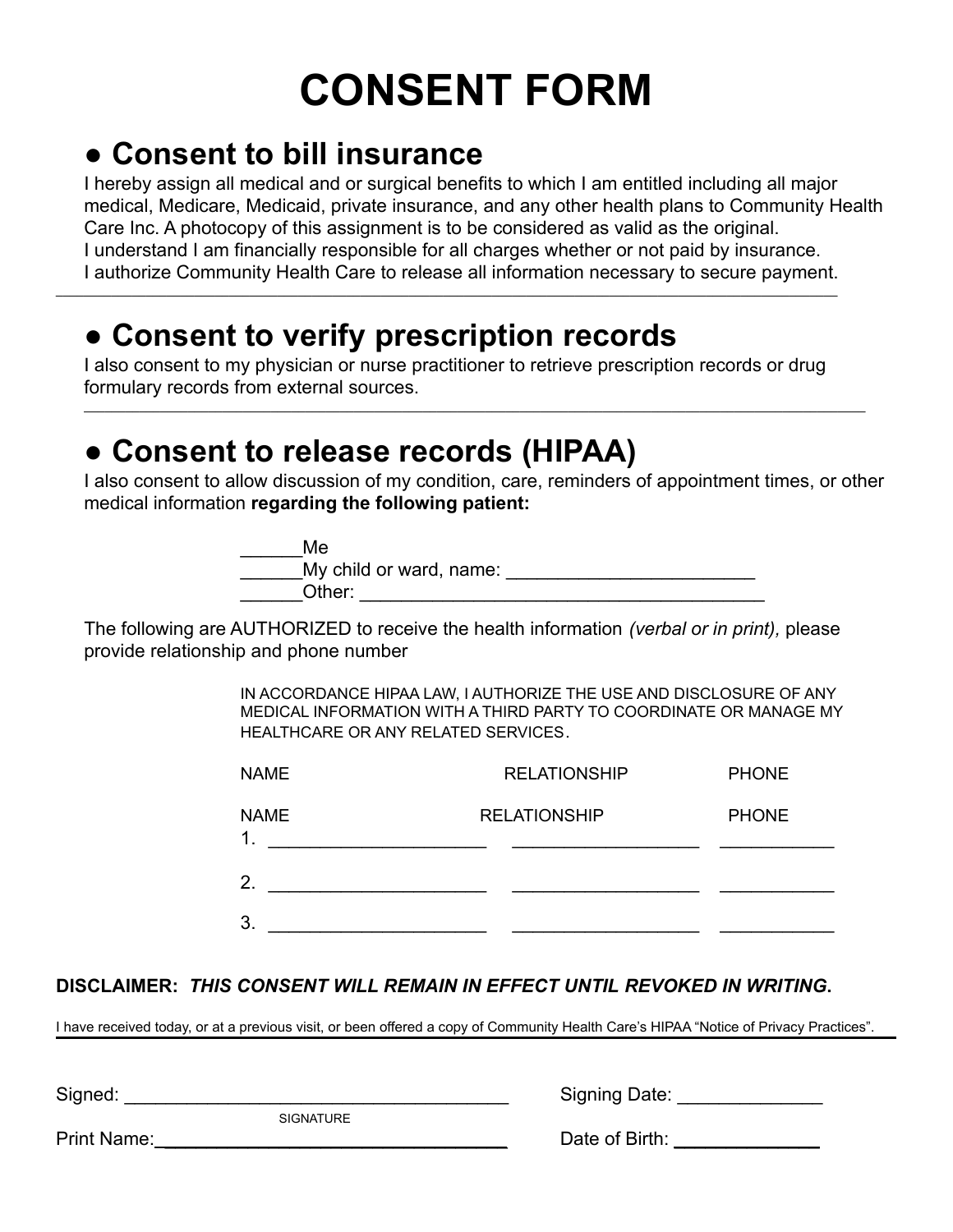| <b>CIRCLE OF CARE</b><br>What specialists do you see?<br><b>None</b> |                                                |  |  |
|----------------------------------------------------------------------|------------------------------------------------|--|--|
| <b>Specialist Name</b>                                               | Kind of specialty                              |  |  |
|                                                                      |                                                |  |  |
| Do you have a caregiver?<br>If yes, who takes care of you:           | no<br>yes                                      |  |  |
| If yes, list who is your guardian:                                   | <b>Do you have a Legal Guardian?</b> __ no yes |  |  |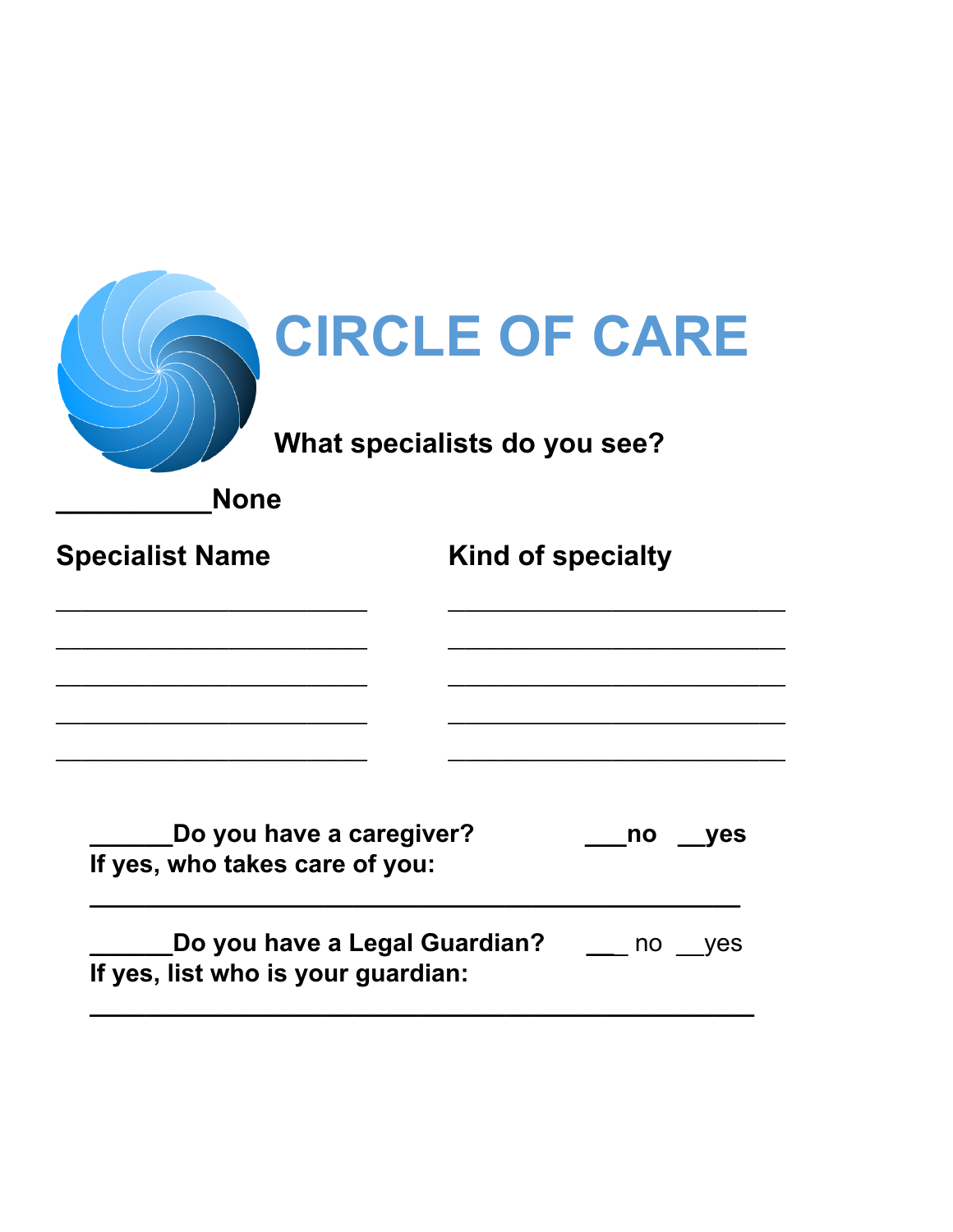#### **RECORDS TRANSFER**

|                                                                                                                         | Documents to be released electronically or in print (check for EACH of the following items):                                                                                                                                                                                                                                                                                                                                                                                                                                                                                                                                                                                                                                                                                                                                                |      |
|-------------------------------------------------------------------------------------------------------------------------|---------------------------------------------------------------------------------------------------------------------------------------------------------------------------------------------------------------------------------------------------------------------------------------------------------------------------------------------------------------------------------------------------------------------------------------------------------------------------------------------------------------------------------------------------------------------------------------------------------------------------------------------------------------------------------------------------------------------------------------------------------------------------------------------------------------------------------------------|------|
|                                                                                                                         | Standard Medical record: Office visit notes, labs, diagnostic imaging (non-privileged information)<br>From ______/__________ to ______/_______/________                                                                                                                                                                                                                                                                                                                                                                                                                                                                                                                                                                                                                                                                                     |      |
|                                                                                                                         | Office visit notes only from $\underline{\qquad \qquad}/\qquad \qquad}$ to $\underline{\qquad \qquad}/\qquad \qquad}/\qquad$                                                                                                                                                                                                                                                                                                                                                                                                                                                                                                                                                                                                                                                                                                                |      |
|                                                                                                                         | Specific reports, photographs, results, or other medical information<br>(Specify): $\frac{1}{1-\frac{1}{1-\frac{1}{1-\frac{1}{1-\frac{1}{1-\frac{1}{1-\frac{1}{1-\frac{1}{1-\frac{1}{1-\frac{1}{1-\frac{1}{1-\frac{1}{1-\frac{1}{1-\frac{1}{1-\frac{1}{1-\frac{1}{1-\frac{1}{1-\frac{1}{1-\frac{1}{1-\frac{1}{1-\frac{1}{1-\frac{1}{1-\frac{1}{1-\frac{1}{1-\frac{1}{1-\frac{1}{1-\frac{1}{1-\frac{1}{1-\frac{1}{1-\frac{1}{1-\frac{1}{1-\frac{1}{1-\frac{1}{1-\frac{1}{1-\frac{1}{$                                                                                                                                                                                                                                                                                                                                                        |      |
|                                                                                                                         | Privileged or specifically protected information:                                                                                                                                                                                                                                                                                                                                                                                                                                                                                                                                                                                                                                                                                                                                                                                           |      |
| $\mathcal{L}_{\text{max}}$<br>$\mathcal{L}$                                                                             | Alcohol or drug abuse treatment<br>Sexually transmitted diseases<br>Domestic violence Victim's counseling<br>Sexual assault Victim's counseling<br>Psychiatric health---mental health information including communication between patient and a<br>psychiatrist, psychologist, or other mental health care specialist<br>Communication between patient and a Social Worker<br>HIV/AIDS diagnosis and treatment:<br>I specifically give permission to share information in my record about my child's HIV/AIDS<br>diagnosis and/or treatment information. Initial here _____ to specifically authorize its release<br>as required.<br>Genetics testing: I specifically give permission to share information from my child's record about<br>genetics testing (excludes therapeutic generic tests). Initial here ______ to authorize release. |      |
| I understand and agree that:<br>$\bullet$<br>$\bullet$<br>$\bullet$<br>$\bullet$<br>$\bullet$<br>$\bullet$<br>$\bullet$ | The information which I authorize for release may be re-disclosed by the recipient and no longer protected by<br>federal privacy regulations<br>I may be charged a fee for information that is sent directly to me<br>I decline the opportunity to inspect or copy the information released.<br>I may take back this authorization at any time by notifying the office from whom I am requesting this information<br>provided that the information has not already been released<br>This authorization is voluntary<br>My treatment will not be conditioned on the completion of this authorization<br>My questions about this authorization form have been answered<br>I have received a copy of this authorization.                                                                                                                       |      |
|                                                                                                                         | This authorization expires 12 months from the date it was signed OR as specified:<br>If not specified, this authorization will expire 12 months from the date it was received.                                                                                                                                                                                                                                                                                                                                                                                                                                                                                                                                                                                                                                                              |      |
|                                                                                                                         | Patient or Patient's Legal Guardian                                                                                                                                                                                                                                                                                                                                                                                                                                                                                                                                                                                                                                                                                                                                                                                                         | Date |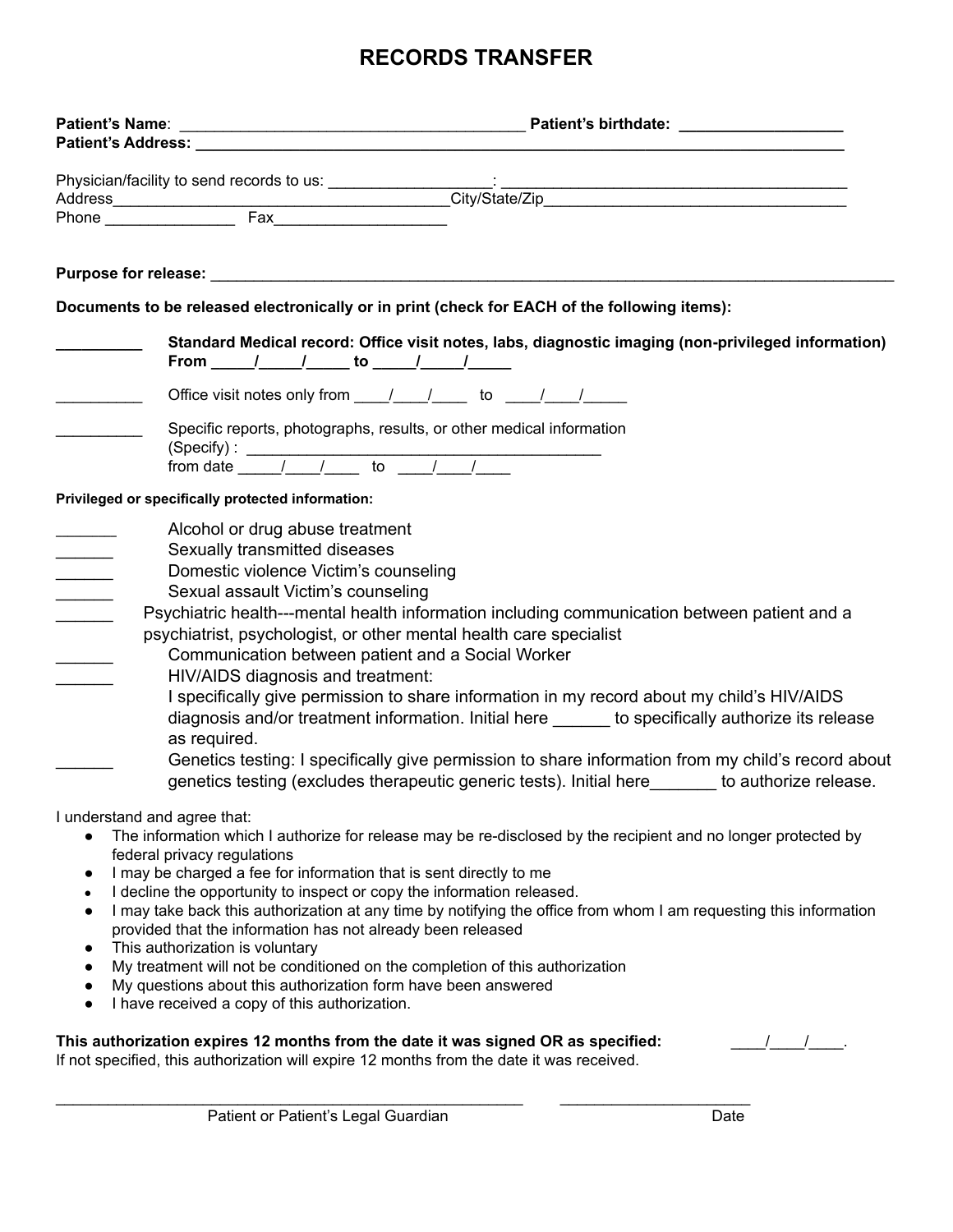#### **MEDICAL HISTORY QUESTIONNAIRE—New Patient**

**Name:**\_\_\_\_\_\_\_\_\_\_\_\_\_\_\_\_\_\_\_\_\_\_\_\_\_\_\_\_\_\_\_\_\_\_ **DOB:**\_\_\_\_\_\_\_\_ **Today's Date: \_\_\_\_\_\_\_\_\_\_\_\_\_\_\_\_\_**

**Medical History:** (if yes, please circle and indicate approximate date):

| Abnormal chest Xray      | Diverticulosis/itis       | Irritable bowel             |
|--------------------------|---------------------------|-----------------------------|
| <b>Abnormal EKG</b>      | Duodenal ulcer            | Kidney disease              |
| Abnormal labwork         | <b>Dysentery</b>          | Melanoma                    |
| Allergies                | Ear infections            | Menopause (female)          |
| <b>Alzheimers</b>        | <b>Emotional problems</b> | <b>Migraines</b>            |
| Anemia                   | Emphysema                 | Multiple sclerosis          |
| Angina                   | Endometriosis (female)    | Osteoporosis                |
| Anxiety disorder         | Epilepsy                  | Overactive thyroid          |
| <b>Arthritis</b>         | Fibroids                  | Panic attacks               |
| Asthma                   | Gall bladder disease      | <b>Phlebitis</b>            |
| <b>Bleeding disorder</b> | Glaucoma                  | <b>PMS</b>                  |
| <b>Blindness</b>         | Goiter                    | Prostate enlargement (male) |
| <b>Blood clot</b>        | Gonorrhea                 | Polio                       |
| <b>Breast disease</b>    | Gout                      | Raynaud's                   |
| Broken bone(s)           | Hay fever                 | Skin cancer                 |
| Cancer:                  | Heart disease             | Syphillis                   |
| Type                     |                           |                             |
| Carpal tunnel            | Heart murmur              | Tuberculosis (TB)           |
| Cataracts                | Hemorrhoids               | Underactive thyroid         |
| <b>COPD</b>              | High blood pressure       | Other:                      |
|                          |                           |                             |
| Depression               | Herpes: type              | Other:                      |
| Diabetes Type I          | High cholesterol          | Other:                      |
| Diabetes Type II         | Hypoglycemia              | Other:                      |
| Diarrhea (chronic        | Impotence                 | Other:                      |

#### **Allergies:**

| <b>DRUG allergies:</b> Are you aware of any medication allergies? Yes No<br>If yes, list the<br>V<br>medicines below. |               |                                                                            |           |              |          |             |             |
|-----------------------------------------------------------------------------------------------------------------------|---------------|----------------------------------------------------------------------------|-----------|--------------|----------|-------------|-------------|
|                                                                                                                       |               |                                                                            |           |              |          |             |             |
|                                                                                                                       |               |                                                                            |           |              |          |             |             |
| ✓                                                                                                                     |               | <b>ENVIRONMENTAL allergies:</b> Please circle all below that apply to you. |           |              |          |             |             |
| <b>Flowers</b>                                                                                                        | Grass         | Tree pollen                                                                | Mold      | Chemicals    | Perfumes | <b>Dyes</b> | Animals     |
| Soaps                                                                                                                 | Insect bites  | Dust                                                                       | Cosmetics | <b>Fumes</b> | Latex    | Adhesives   |             |
| Other                                                                                                                 | Environmental |                                                                            |           |              |          |             |             |
| Allergies:                                                                                                            |               |                                                                            |           |              |          |             |             |
|                                                                                                                       |               |                                                                            |           |              |          |             |             |
|                                                                                                                       |               |                                                                            |           |              |          |             |             |
| $\checkmark$ FOOD allergies: please circle all that apply.                                                            |               |                                                                            |           |              |          |             |             |
| <u>Eggs</u>                                                                                                           | Dairy         | Wheat                                                                      | Soy       | Shellfish    | Fruit    | Vegetables  | <b>Nuts</b> |
| Other:                                                                                                                |               |                                                                            |           |              |          |             |             |
|                                                                                                                       |               |                                                                            |           |              |          |             |             |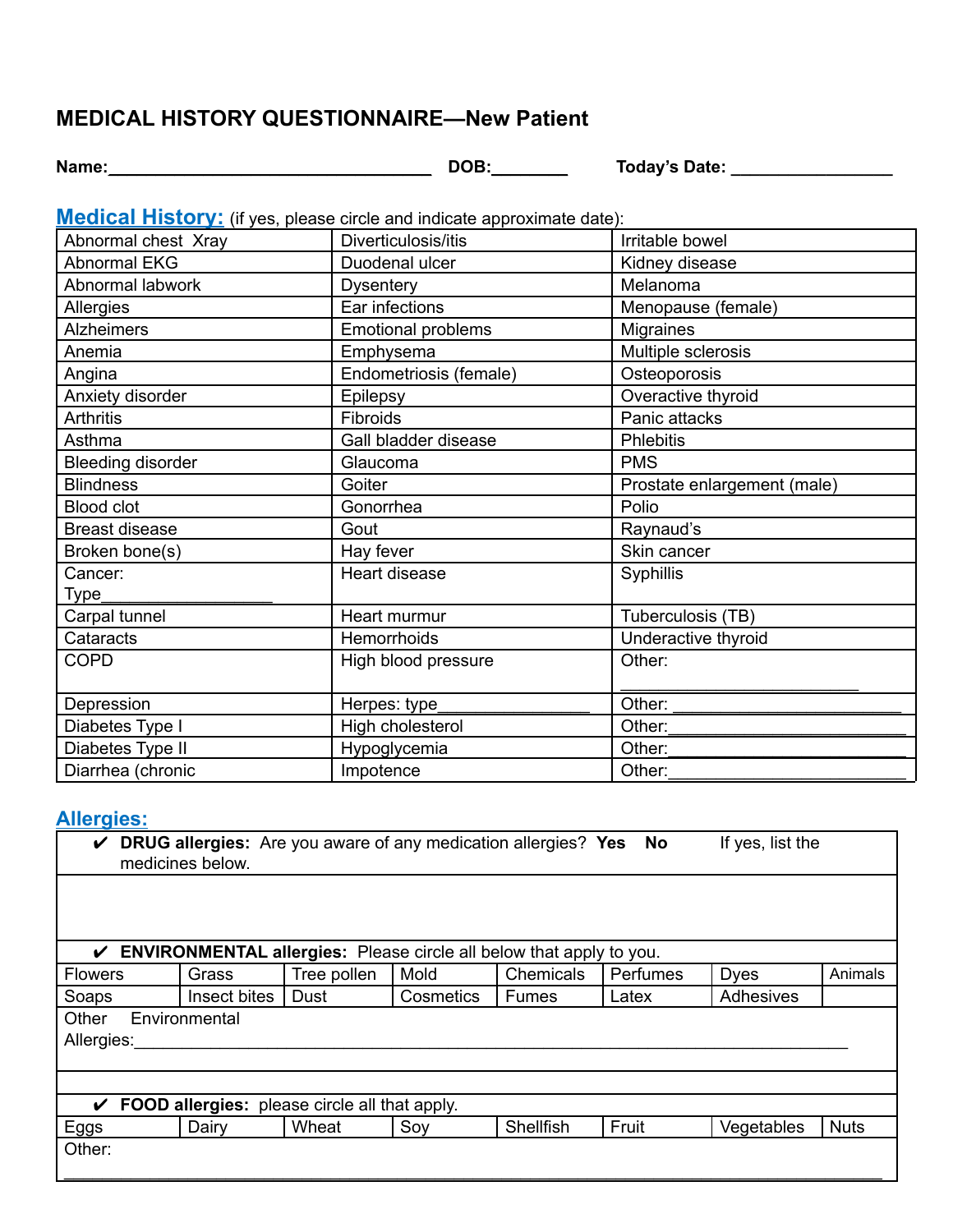#### **Gyn and OB History (Females only!)**

| <b>Issue</b>                 | <b>Comments</b>                                                    |
|------------------------------|--------------------------------------------------------------------|
| Periods                      | How often?                                                         |
| Sexual activity              | Are you sexually active?                                           |
| Pap                          | Date of last pap smear-                                            |
| Mammogram                    | Date of last mammogram-                                            |
| Bone density                 | Date of last bone density test-                                    |
| Abnormal paps                | Ever had an abnormal pap?<br>If yes, do you know the issue?        |
|                              |                                                                    |
| <b>STD</b>                   | Have you ever had a sexually transmitted disease?<br>If yes, what? |
| <b>Birth control</b>         | What kind of birth control do you use?                             |
|                              |                                                                    |
| <b>Total Pregnancies</b>     | # of pregnancies                                                   |
| <b>Total Living children</b> | # of children born alive                                           |
| <b>Stillbirths</b>           | # of stillbirths                                                   |
| <b>Miscarriages</b>          | # of miscarriages                                                  |
| Abortions                    | # of abortions                                                     |
| C-sections                   | # of C-Sections                                                    |

#### **Past Surgical History:** (list all surgeries you have had, plus dates):

| <b>DATE</b> | $\cdot$ .<br><b>SURGERY</b>       |                              |
|-------------|-----------------------------------|------------------------------|
|             |                                   |                              |
|             |                                   |                              |
|             |                                   |                              |
|             |                                   |                              |
|             |                                   |                              |
|             |                                   |                              |
|             | Have you had a colonoscopy?<br>no | If yes, indicate date<br>yes |

#### **Hospitalizations:**

| When | Why? |
|------|------|
|      |      |
|      |      |
|      |      |
|      |      |

#### **Family History:**

| <b>Family</b><br><b>Member</b> | <b>Now alive</b><br>or<br>deceased | Age | Health issues or cause of death |
|--------------------------------|------------------------------------|-----|---------------------------------|
| Father                         |                                    |     |                                 |
| Mother                         |                                    |     |                                 |
| Paternal GPA                   |                                    |     |                                 |
| Paternal GMA                   |                                    |     |                                 |
| Maternal GPA                   |                                    |     |                                 |
| Maternal                       |                                    |     |                                 |
| <b>GMA</b>                     |                                    |     |                                 |
| Uncles                         |                                    |     |                                 |
| Aunts                          |                                    |     |                                 |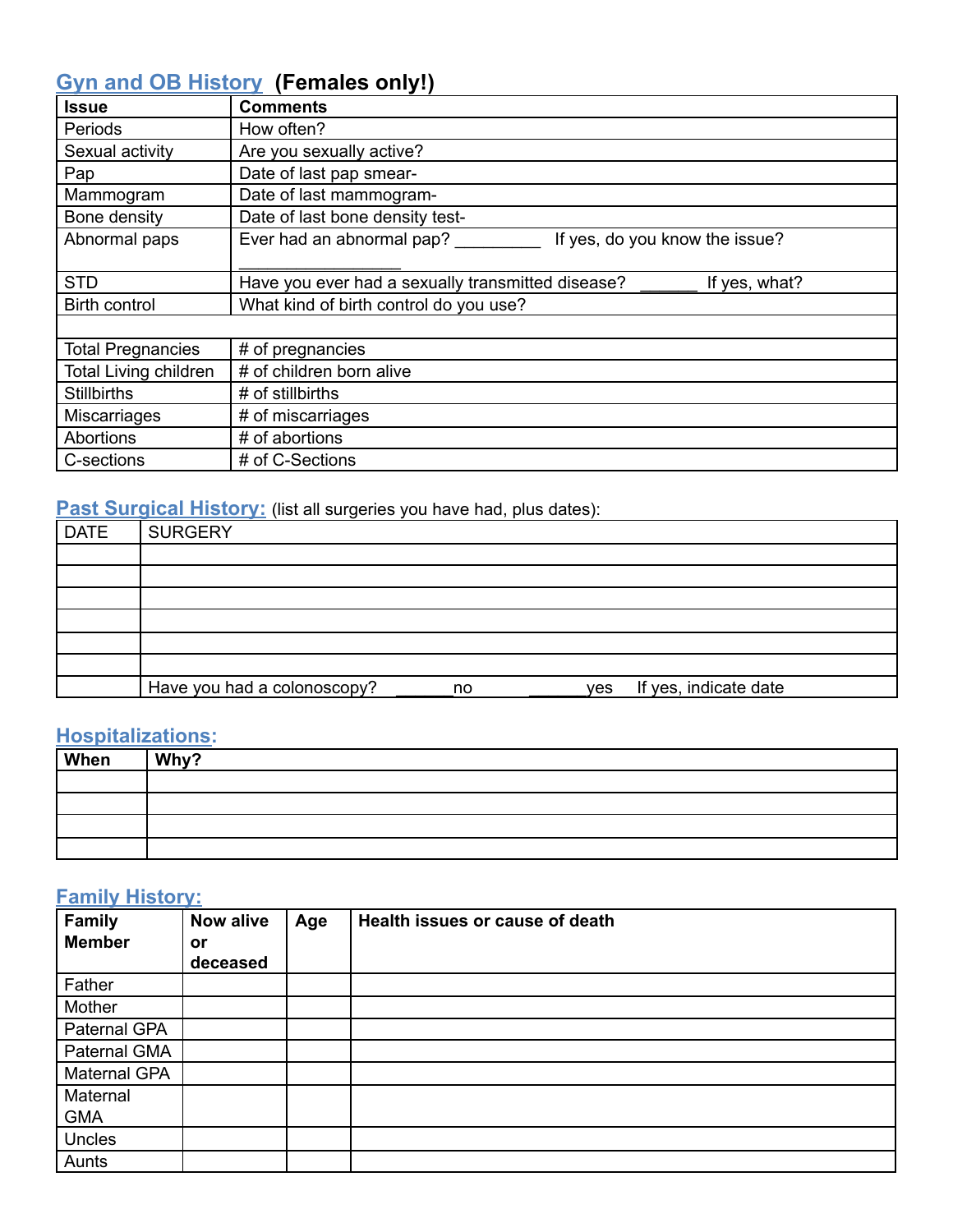| Siblings<br><b>JIDIII IYƏ</b> |  |  |
|-------------------------------|--|--|
| Children                      |  |  |
| Other                         |  |  |

#### **Social History:**

| <b>Issue</b>          | <b>Details</b>                                                         |  |  |  |  |  |  |  |
|-----------------------|------------------------------------------------------------------------|--|--|--|--|--|--|--|
| Tobacco               | Have you ever used tobacco?<br><b>Never</b><br>Currently<br>Former     |  |  |  |  |  |  |  |
| Alcohol               | Do you use alcohol?                                                    |  |  |  |  |  |  |  |
| <b>Narcotics</b>      | Using prescription narcotics?                                          |  |  |  |  |  |  |  |
| <b>Street Drugs</b>   | Using illegal drugs?                                                   |  |  |  |  |  |  |  |
| Herbal/Supp           | Are you using herbal drugs or nutritional supplements?                 |  |  |  |  |  |  |  |
| Dietary               | What is your usual diet?                                               |  |  |  |  |  |  |  |
| Caffeine              | How many cups of coffee/cola/caffeinated drinks per day?               |  |  |  |  |  |  |  |
| <b>Adv Directives</b> | Do you have a Durable Power or Atty for Health and/or a Living Will?   |  |  |  |  |  |  |  |
| Marital status        | Status:                                                                |  |  |  |  |  |  |  |
| Children              |                                                                        |  |  |  |  |  |  |  |
| Occupation            | What is your occupation?                                               |  |  |  |  |  |  |  |
| Occupational          | Do you have exposure to dangerous substances at work?<br>If yes, what? |  |  |  |  |  |  |  |
| Exposure              |                                                                        |  |  |  |  |  |  |  |
| Religion              | (Optional answer)                                                      |  |  |  |  |  |  |  |
| Exercise              | What kind of exercise do you do?                                       |  |  |  |  |  |  |  |
| <b>Travel</b>         | Do you travel outside the US?                                          |  |  |  |  |  |  |  |
| Pets                  | Do you have pets?<br>What kind?                                        |  |  |  |  |  |  |  |
| Smoke<br>detectors    | Do you have smoke detectors at home?                                   |  |  |  |  |  |  |  |

#### **Assistive devices (please circle all that apply):**

| <b>Hearing Aid</b> | Contacts   | <b>Glasses</b>       | Cane     | Pacemaker | ICD (internal defibrillator) |
|--------------------|------------|----------------------|----------|-----------|------------------------------|
| Wheelchair         | Neck brace | <b>Back</b><br>brace | Dentures | Walker    | Other:                       |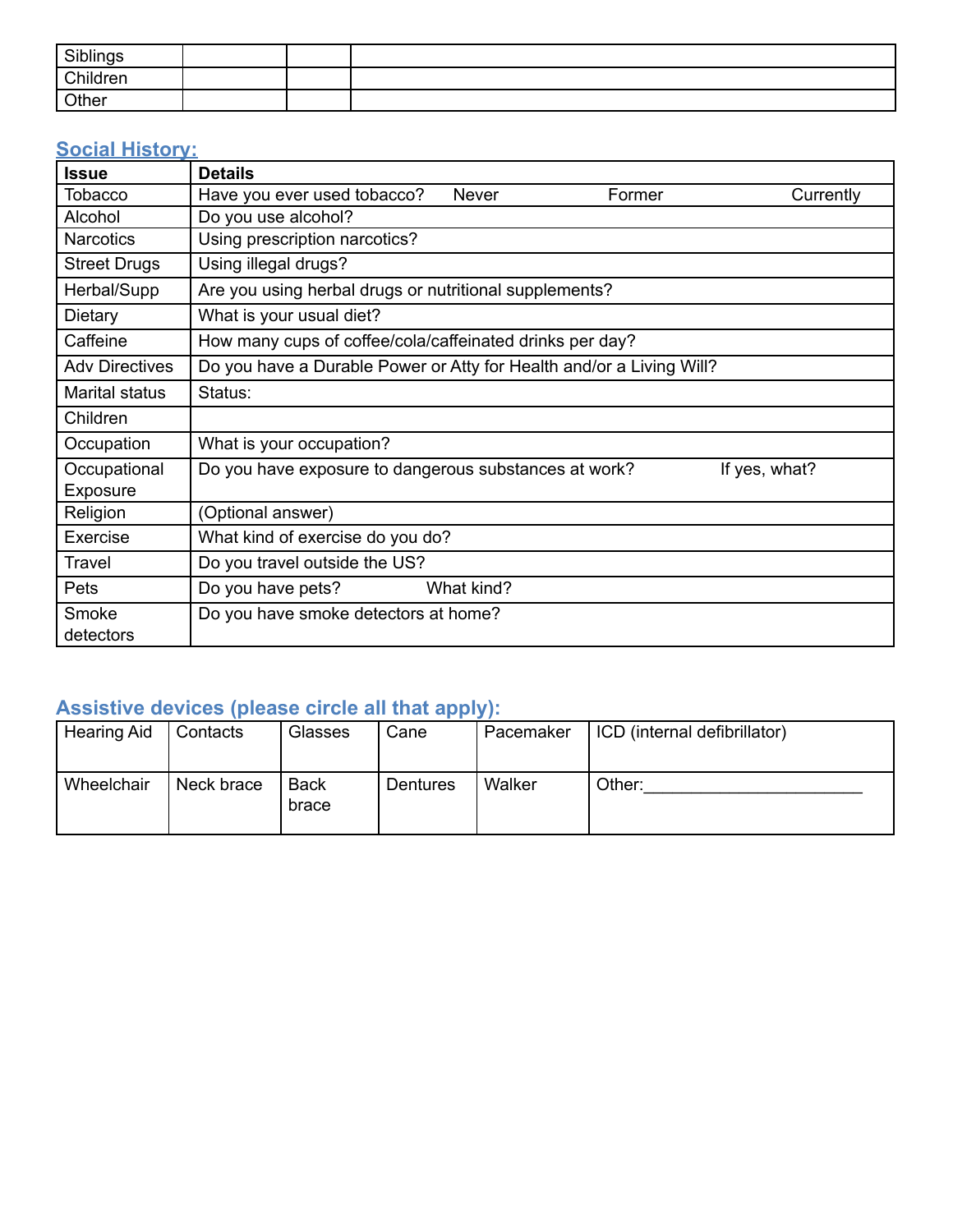# •YOU'VE BEEN INVITED

#### to enjoy the convenience of our Patient Portal!



COMMUNITY HEALTH CARE

This program is FREE, and is being encouraged

for all adult patients. During this program, your patience is appreciated as we trial and test the features and functionality of this system.

You will be able to:

- Receive email reminders of upcoming appointments and request non-urgent appointments
- See the results of tests ordered from the office and view provider comments on the tests
- Send and receive messages from and to your doctor or nurse practitioner
- Receive educational materials from your provider
- Review your discharge instructions from your visit.

Other exciting features will be available as soon as they are operational.

Here's how it works:

- 1. Our staff will enter your email address into our system in the office, and an e-mail will be sent to you with your user logon name and password. Or if you prefer, this info can be given to you at our office.
- 2. You will receive an email message from "reminders@eclinicalworks.com" anytime there is a message for you on the portal. Do not reply to this email! It does not go back to your provider's office! You will never be asked to provide personal information from these emails.

| $\circ$<br>A https://mycw2.eclinicalweb.com/cohc/jsp/100mp/login_otp.jsp<br>$\rightarrow$                                                                                          |                                                                                                                                                                                                    |                    |                                                                                                                                   | $\Box$<br>$\vec{x}$<br>≴≒ |  |
|------------------------------------------------------------------------------------------------------------------------------------------------------------------------------------|----------------------------------------------------------------------------------------------------------------------------------------------------------------------------------------------------|--------------------|-----------------------------------------------------------------------------------------------------------------------------------|---------------------------|--|
| ommunity<br>health<br>Kaportal                                                                                                                                                     |                                                                                                                                                                                                    | Cambiar a Español  | LOGIN TO YOUR ACCOUNT<br>We will send verification code to confirm access to this number. Standard text<br>messaging rates apply. |                           |  |
| Welcome to Community Health Care Inc.                                                                                                                                              |                                                                                                                                                                                                    | Using Mobile Phone |                                                                                                                                   |                           |  |
|                                                                                                                                                                                    | Community HealthCare's Support Portal facilitates better communication with your physician's office by providing convenient 24 x 7 access from the comfort and privacy of your own home or office. |                    | OR                                                                                                                                |                           |  |
| heatow                                                                                                                                                                             |                                                                                                                                                                                                    |                    | Enter the details below                                                                                                           |                           |  |
| $\frac{1}{2}$<br>Access your health records through the healow mobile app<br>$\bullet$                                                                                             |                                                                                                                                                                                                    |                    | User Name                                                                                                                         |                           |  |
| <b>Selection</b><br><b>Mineral American International</b><br>DOWNEOAD THE FREE HEALOW APP<br>$\overline{a}$<br>App Store Coogle play<br><b>Warrior</b><br><b>Ni Bush and Mayle</b> |                                                                                                                                                                                                    |                    | <b>G</b> Password                                                                                                                 |                           |  |
| Arre.<br>Find us using our unique practice code on the healow app<br>$2700 -$                                                                                                      |                                                                                                                                                                                                    |                    | Trouble logging in                                                                                                                | Login                     |  |
| <b>CONTROL</b><br><b>HEDCAA</b>                                                                                                                                                    |                                                                                                                                                                                                    |                    |                                                                                                                                   |                           |  |

3. Within three days, go to [www.chci.com](http://www.chci.com/), our practice website, and click on the patient portal icon.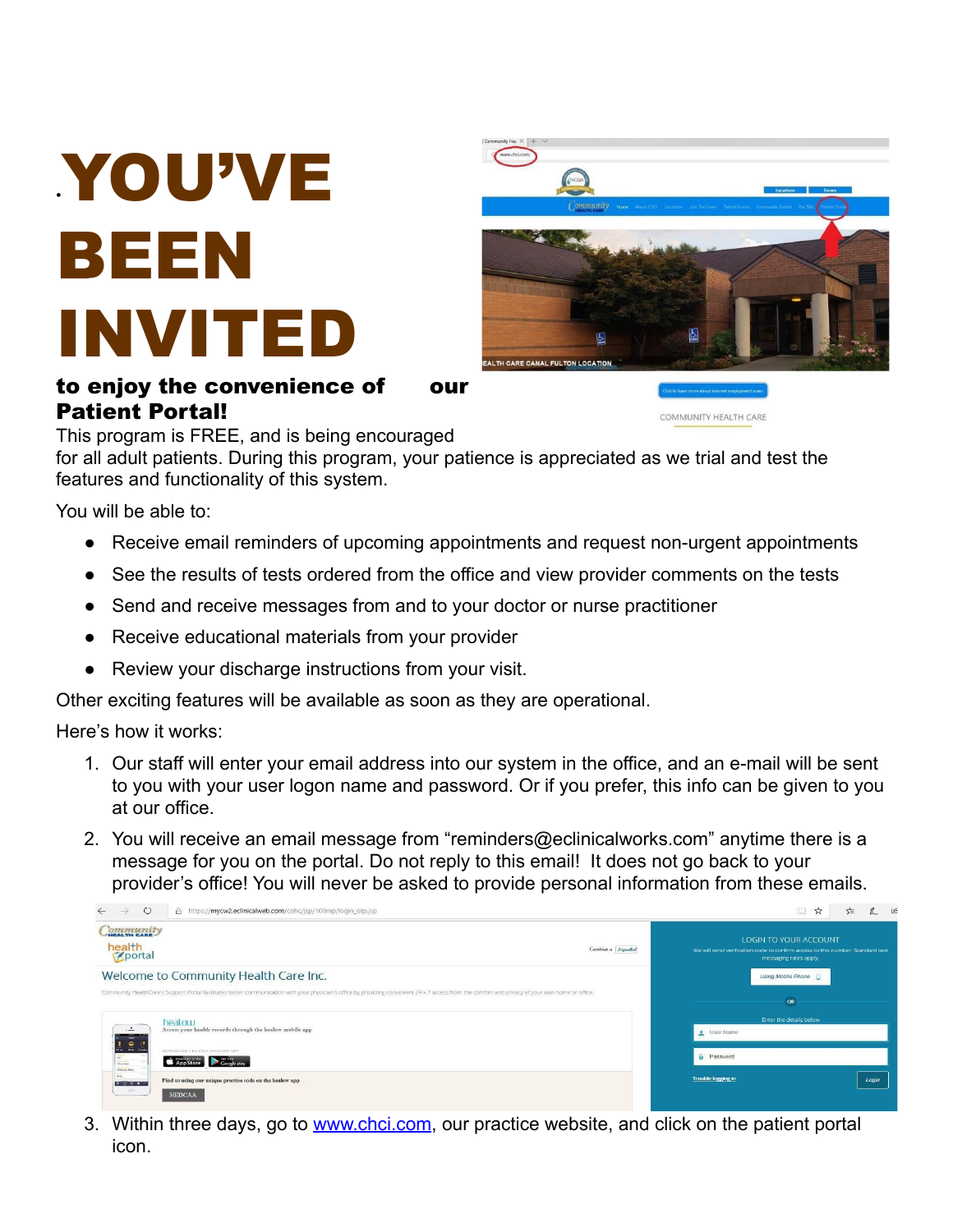- 4. Enter the user logon and password from the e-mail you received.
- 5. "User validation" window will appear the first time you use the Portal ONLY. Fill in one field and click Submit.
- 723362920. The next screen allows you to pick a better password and a clue should you forget your password.
- 723362921. The final screen for first time users is a consent form. Read and click the box to confirm you have read it. This is the end of the "red tape"



**723363816. The next box you will see is the WELCOME PAGE.** On the left, you will see menu of the options available. As time passes, we will activate more features.

- **a. LAB/DIAGNOSTIC IMAGING**: Any labwork you might be looking for is listed in LABS/DIAGNOSTING IMAGING, also along the left margin. Click on the NAME of the lab test to see your results and any comments from the provider.
- **b. VISIT SUMMARY:** You can also get copies of your "homegoing instructions"/visit summary on the website.
- **c. APPOINTMENTS:** You can also look at "Current Appointments" to see when your next appointment is, and in "Past Appointments" to see dates you were seen in the office.
- d. **ASK DOCTOR:** You can send a NON-EMERGENCY message to your doctor, and receive messages from your health care provider.
- e. **EDUCATION:** Your provider can send you educational materials regarding your health.

You can log in anytime you want. Your confidentiality is important to us, and your data is secure. You will have access to your medical history, summaries of past visits, lab and diagnostic imaging results, online messages from your health care provider, and reminder messages about important preventive care you may need. You can print out any screen from your own computer. Should you have any difficulty with the portal, please call our office and we will assist you.